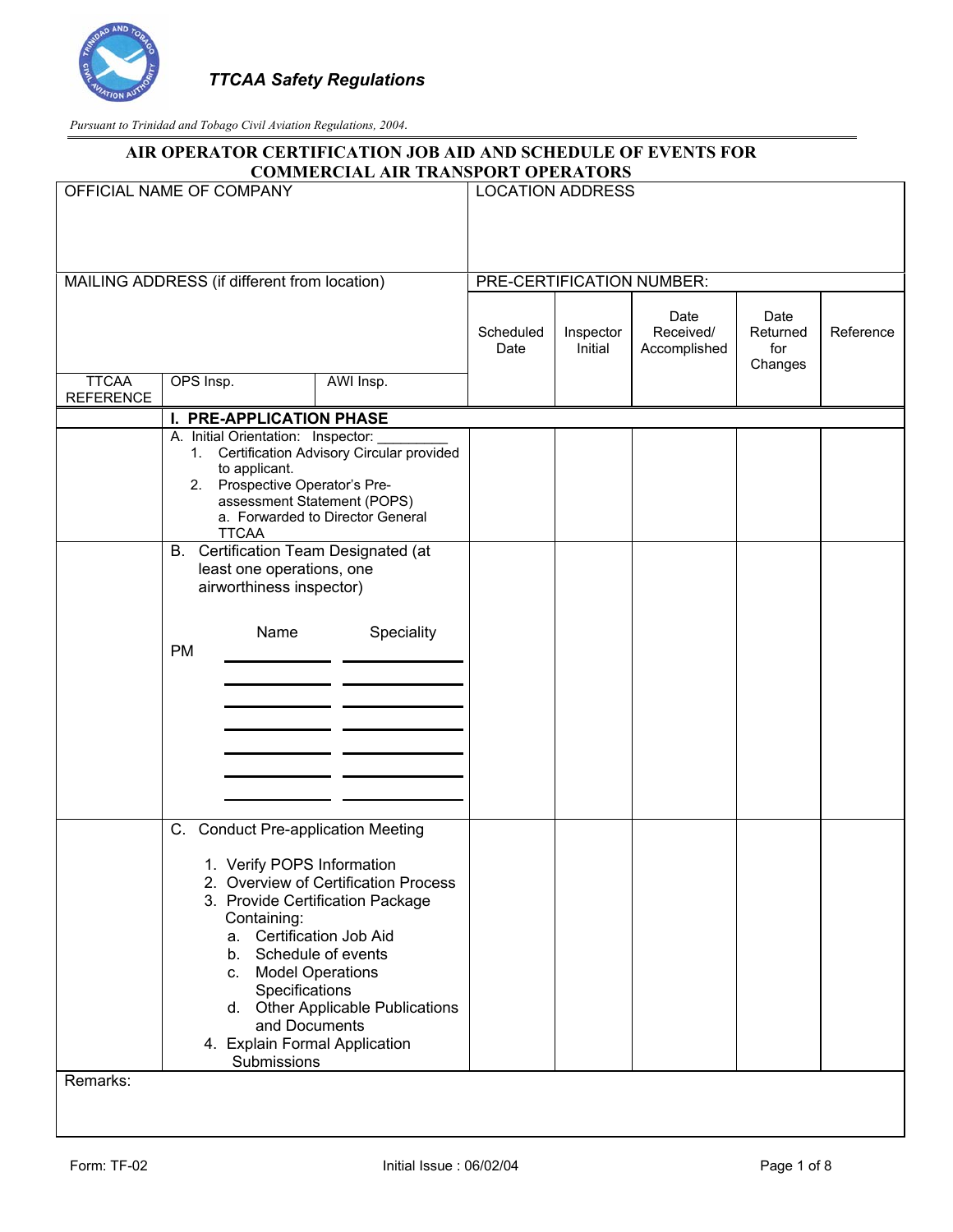

| <b>TTCAA</b><br>Reference | <b>II. FORMAL APPLICATION PHASE</b>                                         | Scheduled<br>Date | Inspector<br>Initial | Date<br>Received/<br>Accomplished | Date<br>Returned<br>for<br>Changes | Reference |
|---------------------------|-----------------------------------------------------------------------------|-------------------|----------------------|-----------------------------------|------------------------------------|-----------|
|                           | A. Review Applicant's Submission                                            |                   |                      |                                   |                                    |           |
|                           | 1. Formal Application Letter/Form                                           |                   |                      |                                   |                                    |           |
|                           | a. Full and Official name (Legal)                                           |                   |                      |                                   |                                    |           |
|                           | b. Mailing Address                                                          |                   |                      |                                   |                                    |           |
|                           | c. Primary Operating Location (Principal<br>Operations/ Maintenance Base)   |                   |                      |                                   |                                    |           |
|                           | d. Name and address of applicants agent<br>for service                      |                   |                      |                                   |                                    |           |
|                           | e. Key Management Personnel Names                                           |                   |                      |                                   |                                    |           |
|                           | 2. Formal Application Attachments                                           |                   |                      |                                   |                                    |           |
|                           | a. Schedule of events                                                       |                   |                      |                                   |                                    |           |
|                           | b. Initial compliance statement                                             |                   |                      |                                   |                                    |           |
|                           | c. Company Operations Manuals                                               |                   |                      |                                   |                                    |           |
|                           | i. Operations Manual.                                                       |                   |                      |                                   |                                    |           |
|                           | ii. Maintenance Control Manual                                              |                   |                      |                                   |                                    |           |
|                           | iii Aircraft Maintenance Programme                                          |                   |                      |                                   |                                    |           |
|                           | d. Initial new hire training curricula                                      |                   |                      |                                   |                                    |           |
|                           | (Crewmembers & Flt/Ops/Officers)                                            |                   |                      |                                   |                                    |           |
|                           | Company Procedures Indoctrination<br><b>Emergency Equip Drills Training</b> |                   |                      |                                   |                                    |           |
|                           | Initial Flight and Ground Training                                          |                   |                      |                                   |                                    |           |
|                           | e. Management and Key Staff                                                 |                   |                      |                                   |                                    |           |
|                           | qualifications/resumes                                                      |                   |                      |                                   |                                    |           |
|                           | f. Documents of purchase/                                                   |                   |                      |                                   |                                    |           |
|                           | contract(s)/lease(s)/letters of intent                                      |                   |                      |                                   |                                    |           |
|                           |                                                                             |                   |                      |                                   |                                    |           |
|                           |                                                                             |                   |                      |                                   |                                    |           |
|                           | B. Evaluation of TTCAA Resources Based on                                   |                   |                      |                                   |                                    |           |
|                           | Schedule of Events                                                          |                   |                      |                                   |                                    |           |
| <b>REMARKS:</b>           |                                                                             |                   |                      |                                   |                                    |           |
|                           |                                                                             |                   |                      |                                   |                                    |           |
|                           | C. Formal Application Meeting                                               |                   |                      |                                   |                                    |           |
|                           | 1. Schedule of events<br>Date:<br>Time:                                     |                   |                      |                                   |                                    |           |
|                           | 2. Discuss each Submission                                                  |                   |                      |                                   |                                    |           |
|                           | 3. Resolve Discrepancies/Open Items                                         |                   |                      |                                   |                                    |           |
|                           | 4. Review Certification Process                                             |                   |                      |                                   |                                    |           |
|                           | 5. Review Impact if Schedule of Events                                      |                   |                      |                                   |                                    |           |
|                           | items are not met                                                           |                   |                      |                                   |                                    |           |
|                           | D. Issue Letter Accepting/Rejecting                                         |                   |                      |                                   |                                    |           |
|                           | Application                                                                 |                   |                      |                                   |                                    |           |
| <b>REMARKS:</b>           |                                                                             |                   |                      |                                   |                                    |           |
|                           |                                                                             |                   |                      |                                   |                                    |           |
|                           |                                                                             |                   |                      |                                   |                                    |           |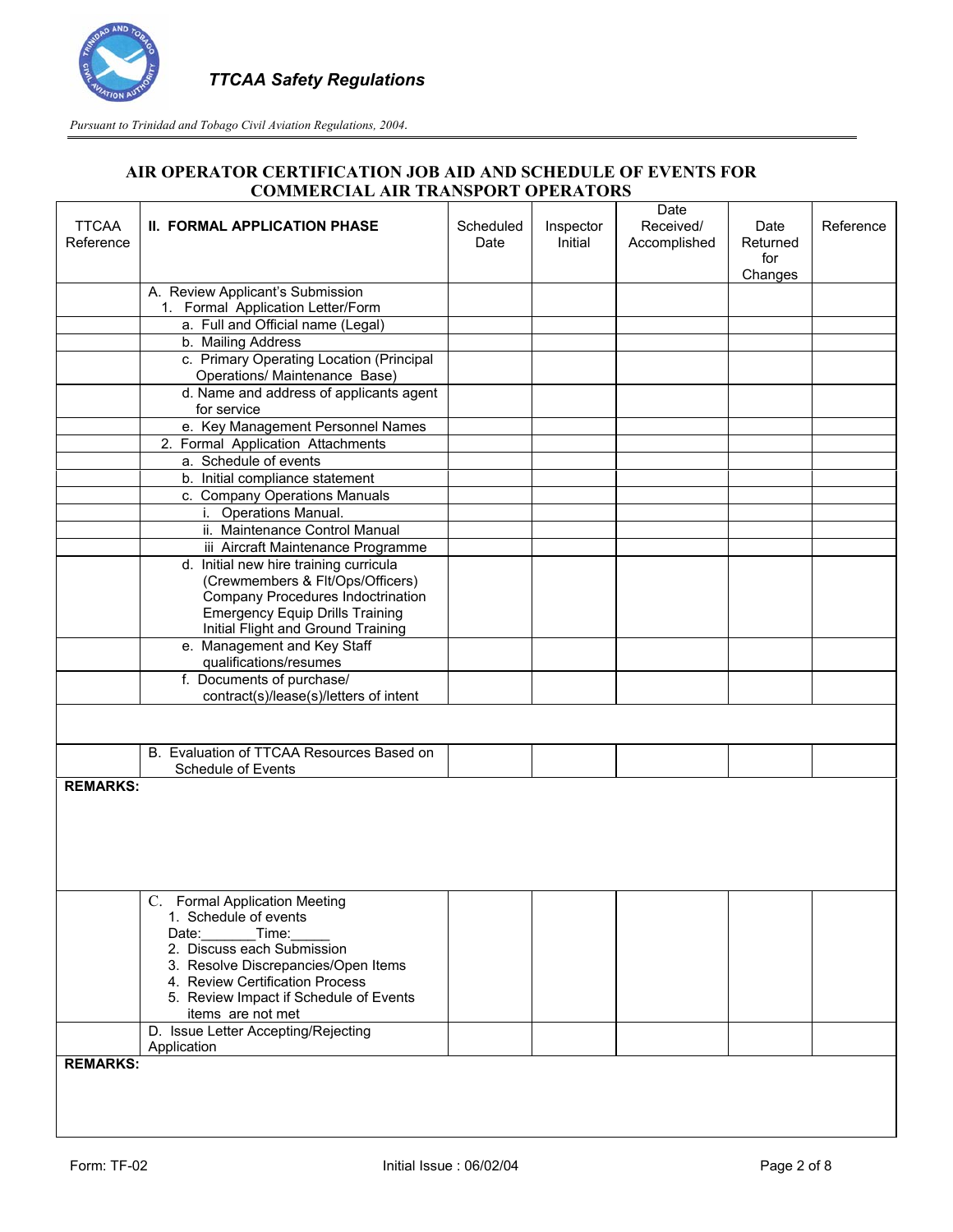

|                 |                                                      |           | Inspector | Date         |                 |           |
|-----------------|------------------------------------------------------|-----------|-----------|--------------|-----------------|-----------|
| <b>TTCAA</b>    | III. DOCUMENT EVALUATION PHASE                       | Scheduled | Initial   | Received/    | Date            | Reference |
| Refernece       |                                                      | Date      |           | Accomplished | Returned<br>for |           |
|                 |                                                      |           |           |              | Changes         |           |
| <b>REMARKS:</b> |                                                      |           |           |              |                 |           |
|                 |                                                      |           |           |              |                 |           |
|                 | A. Evaluate Applicable Training                      |           |           |              |                 |           |
|                 | Programmes                                           |           |           |              |                 |           |
|                 | 1. Training Curricula<br>a. Company Procedures       |           |           |              |                 |           |
|                 | Indoctrination                                       |           |           |              |                 |           |
|                 | b. Emergency Equipment Drills<br>Training            |           |           |              |                 |           |
|                 | c. Ground Training<br>(Handling/Servicing/De-icing)  |           |           |              |                 |           |
|                 | d. Flight Training                                   |           |           |              |                 |           |
|                 | e. Recurrent Training                                |           |           |              |                 |           |
|                 | f. Transition/Upgrade Training                       |           |           |              |                 |           |
|                 | g. Differences Training                              |           |           |              |                 |           |
|                 | h. Security                                          |           |           |              |                 |           |
|                 | i. Dangerous Goods                                   |           |           |              |                 |           |
|                 | Flight Examiner/Flight Instructor                    |           |           |              |                 |           |
|                 | k. Crew Resource Management                          |           |           |              |                 |           |
|                 |                                                      |           |           |              |                 |           |
|                 | 2. Flt/Ops/Officer Training                          |           |           |              |                 |           |
| <b>REMARKS:</b> |                                                      |           |           |              |                 |           |
|                 |                                                      |           |           |              |                 |           |
|                 |                                                      |           |           |              |                 |           |
|                 | B. Evaluate Management Qualifications                |           |           |              |                 |           |
|                 | 1. Accountable Manager                               |           |           |              |                 |           |
|                 | 2. Director of Operations                            |           |           |              |                 |           |
|                 | 3. Director of Maintenance                           |           |           |              |                 |           |
|                 | 4. Quality Manager/s                                 |           |           |              |                 |           |
|                 | a. Quality Manager for Operations<br>(if applicable) |           |           |              |                 |           |
|                 | b. Quality Manager for                               |           |           |              |                 |           |
|                 | Maintenance (if applicable)                          |           |           |              |                 |           |
|                 | 5. Chief Pilot                                       |           |           |              |                 |           |
|                 | 6. Director of Safety                                |           |           |              |                 |           |
|                 | 8. Request for Deviation Letter                      |           |           |              |                 |           |
|                 | (If Applicable)<br>9. Other                          |           |           |              |                 |           |
| <b>REMARKS:</b> |                                                      |           |           |              |                 |           |
|                 |                                                      |           |           |              |                 |           |
|                 |                                                      |           |           |              |                 |           |
|                 |                                                      |           |           |              |                 |           |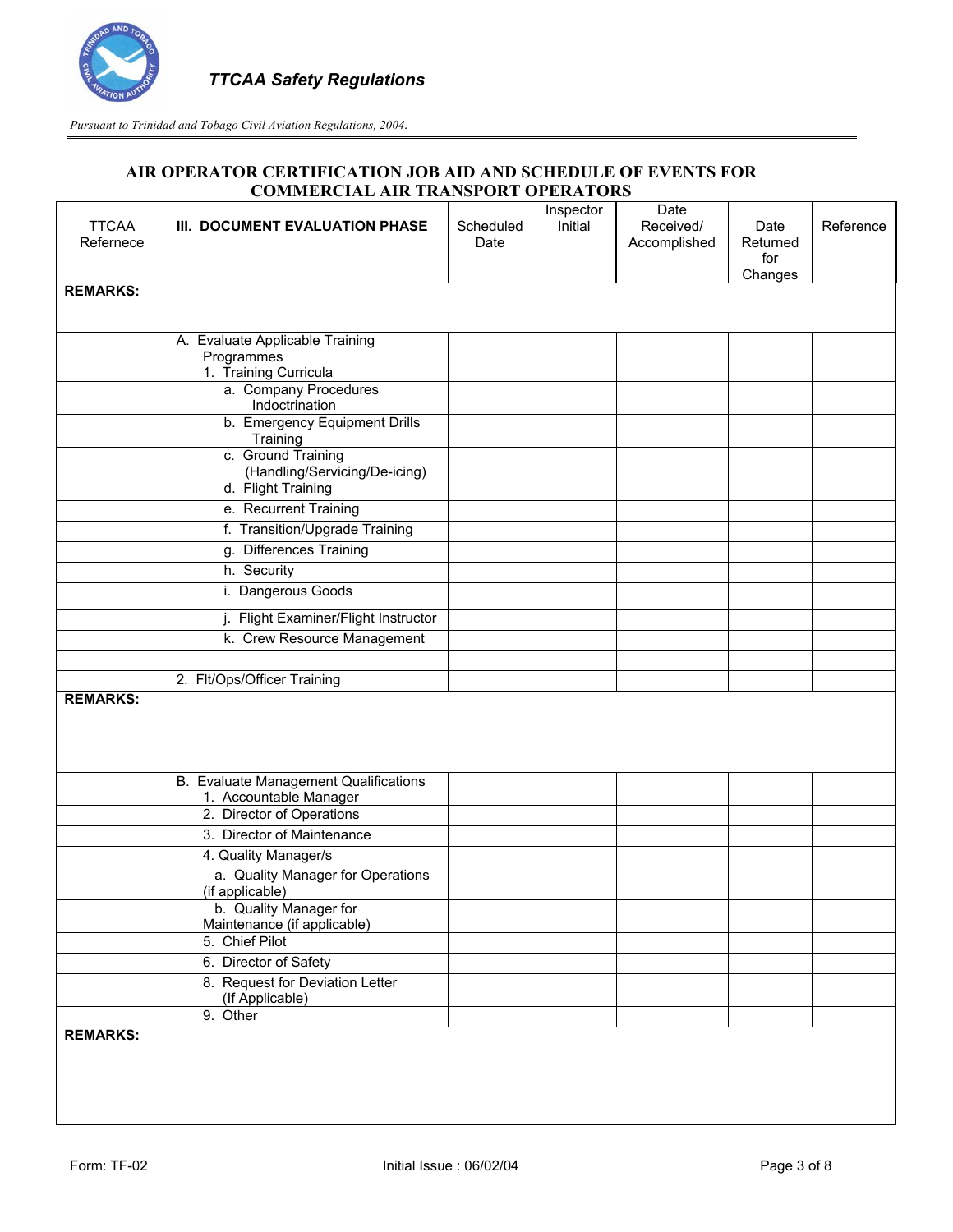

## **AIR OPERATOR CERTIFICATION JOB AID AND SCHEDULE OF EVENTS FOR COMMERCIAL AIR TRANSPORT OPERATORS**

| <b>TTCAA</b> | III. DOCUMENT EVALUATION PHASE                           |                   |                      | Date                      | Date            |           |
|--------------|----------------------------------------------------------|-------------------|----------------------|---------------------------|-----------------|-----------|
| Reference    | (CONTINUED)                                              | Scheduled<br>Date | Inspector<br>Initial | Received/<br>Accomplished | Returned<br>for | Reference |
|              |                                                          |                   |                      |                           | Changes         |           |
|              | C. Evaluate Operator's Manual System                     |                   |                      |                           |                 |           |
|              | 1. Completed Operations Manual                           |                   |                      |                           |                 |           |
|              | a. Emergency exit plan                                   |                   |                      |                           |                 |           |
|              | b. Carry-on Baggage plan                                 |                   |                      |                           |                 |           |
|              | 2. Completed Maintenance Control                         |                   |                      |                           |                 |           |
|              | Manual                                                   |                   |                      |                           |                 |           |
|              | 3. TTCAA Approved Aeroplane Flight                       |                   |                      |                           |                 |           |
|              | Manual                                                   |                   |                      |                           |                 |           |
|              | 4. Aircraft Checklists                                   |                   |                      |                           |                 |           |
|              | a. Normal                                                |                   |                      |                           |                 |           |
|              | b. Abnormal                                              |                   |                      |                           |                 |           |
|              | c. Emergency                                             |                   |                      |                           |                 |           |
|              | 5. Cabin Attendant Manual                                |                   |                      |                           |                 |           |
|              | 6. Flight Supervision and<br>Monitoring/Flight Following |                   |                      |                           |                 |           |
|              | 7. Station/Facility Operations                           |                   |                      |                           |                 |           |
|              | 8. Company Emergency Manual                              |                   |                      |                           |                 |           |
|              | 9. Aerodrome Data & En Route                             |                   |                      |                           |                 |           |
|              | Manual                                                   |                   |                      |                           |                 |           |
|              | (Charts and Plates)                                      |                   |                      |                           |                 |           |
|              | 10. Aerodrome/Runway Analysis                            |                   |                      |                           |                 |           |
|              | (Performance)                                            |                   |                      |                           |                 |           |
|              | 11. Minimum Equipment List                               |                   |                      |                           |                 |           |
|              | a. (MEL Management                                       |                   |                      |                           |                 |           |
|              | Programme)                                               |                   |                      |                           |                 |           |
|              | 12. Configuration Deviation List                         |                   |                      |                           |                 |           |
|              | 13. Maintenance Technical Manuals:                       |                   |                      |                           |                 |           |
|              | 14. Fuelling/Refuelling/Defuelling                       |                   |                      |                           |                 |           |
|              | 15. Ground Servicing Manual                              |                   |                      |                           |                 |           |
|              | 16. Mass and Balance Control                             |                   |                      |                           |                 |           |
|              | Programme                                                |                   |                      |                           |                 |           |
|              | 17. Dangerous Goods                                      |                   |                      |                           |                 |           |
|              | 18. Security                                             |                   |                      |                           |                 |           |
|              | 19. Reliability Programme<br>20. Completed Continuous    |                   |                      |                           |                 |           |
|              | Airworthiness Maintenance                                |                   |                      |                           |                 |           |
|              | Programme                                                |                   |                      |                           |                 |           |
|              | 21. Emergency Plan/Notification                          |                   |                      |                           |                 |           |
|              | 22. Passenger Briefing Cards                             |                   |                      |                           |                 |           |
|              |                                                          |                   |                      |                           |                 |           |
|              |                                                          |                   |                      |                           |                 |           |

**Remarks:**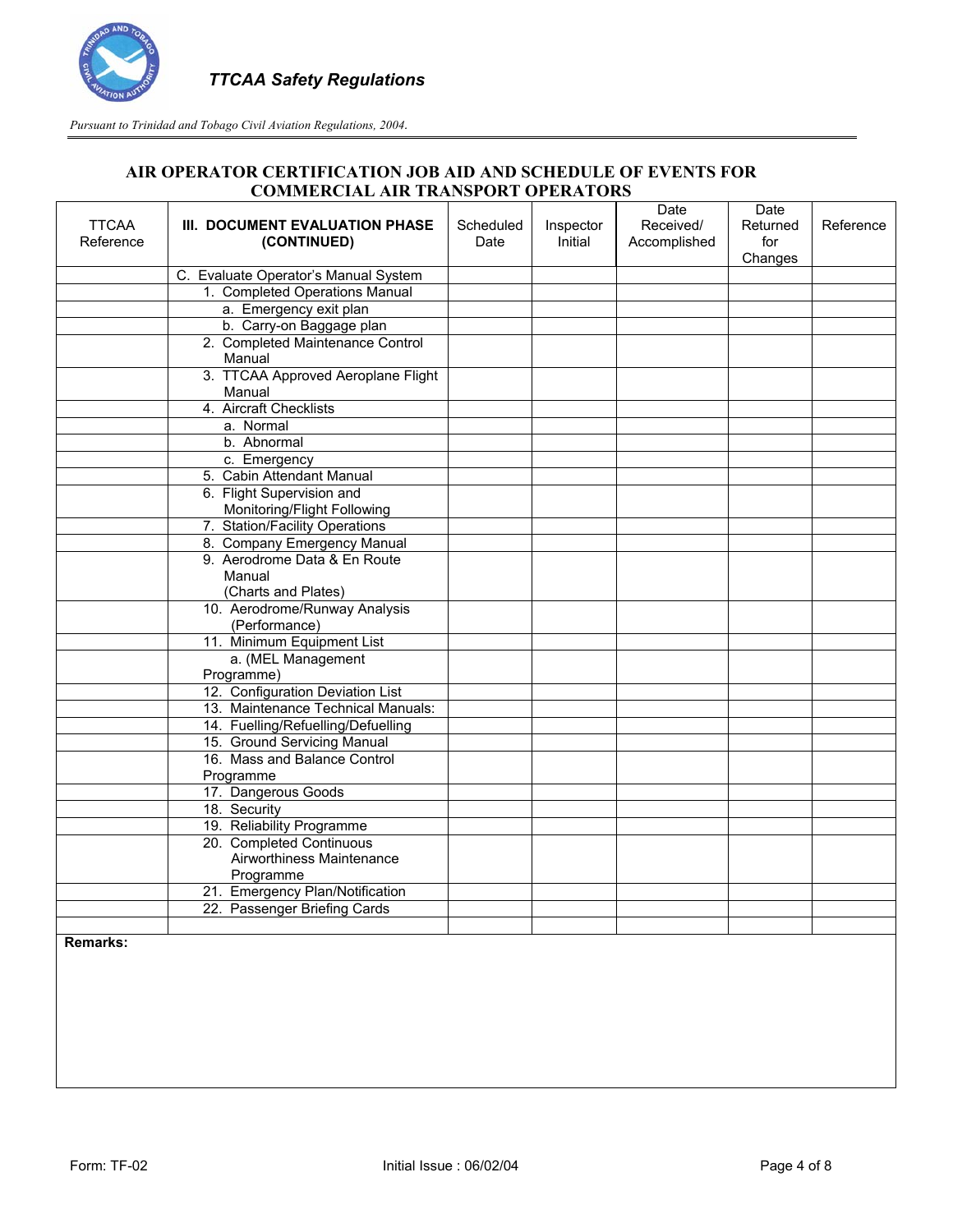

| <b>TTCAA</b><br>Reference | III. DOCUMENT EVALUATION PHASE<br>(CONTINUED) | Scheduled<br>Date | Inspector<br>Initial | Date<br>Received/<br>Accomplished | Date<br>Returned<br>for<br>Changes | Reference |
|---------------------------|-----------------------------------------------|-------------------|----------------------|-----------------------------------|------------------------------------|-----------|
|                           | D. Other Evaluations                          |                   |                      |                                   |                                    |           |
|                           | 1. Aircraft Lease                             |                   |                      |                                   |                                    |           |
|                           | 2. Maintenance                                |                   |                      |                                   |                                    |           |
|                           | Contracts/Agreements                          |                   |                      |                                   |                                    |           |
|                           | 3. Servicing Contracts/Agreements             |                   |                      |                                   |                                    |           |
|                           | 4. Exemption/Deviation                        |                   |                      |                                   |                                    |           |
|                           | Requests/Justification                        |                   |                      |                                   |                                    |           |
|                           | 5. Plan for Emergency Evacuation              |                   |                      |                                   |                                    |           |
|                           | Demonstration                                 |                   |                      |                                   |                                    |           |
|                           | 6. Plan for Demonstration Flight              |                   |                      |                                   |                                    |           |
|                           | 8. Final Compliance Statement                 |                   |                      |                                   |                                    |           |
|                           | 9. Initiate Operations Specifications         |                   |                      |                                   |                                    |           |
|                           | preparation<br>10. Training Contracts         |                   |                      |                                   |                                    |           |
|                           | 11. De-icing/Anti Icing                       |                   |                      |                                   |                                    |           |
|                           | 12. Exit Row Seating                          |                   |                      |                                   |                                    |           |
|                           |                                               |                   |                      |                                   |                                    |           |
|                           |                                               |                   |                      |                                   |                                    |           |
|                           |                                               |                   |                      |                                   |                                    |           |
| <b>Remarks:</b>           |                                               |                   |                      |                                   |                                    |           |
|                           |                                               |                   |                      |                                   |                                    |           |
|                           |                                               |                   |                      |                                   |                                    |           |
|                           |                                               |                   |                      |                                   |                                    |           |
|                           |                                               |                   |                      |                                   |                                    |           |
|                           |                                               |                   |                      |                                   |                                    |           |
|                           |                                               |                   |                      |                                   |                                    |           |
|                           |                                               |                   |                      |                                   |                                    |           |
|                           |                                               |                   |                      |                                   |                                    |           |
|                           |                                               |                   |                      |                                   |                                    |           |
|                           |                                               |                   |                      |                                   |                                    |           |
|                           |                                               |                   |                      |                                   |                                    |           |
|                           |                                               |                   |                      |                                   |                                    |           |
|                           |                                               |                   |                      |                                   |                                    |           |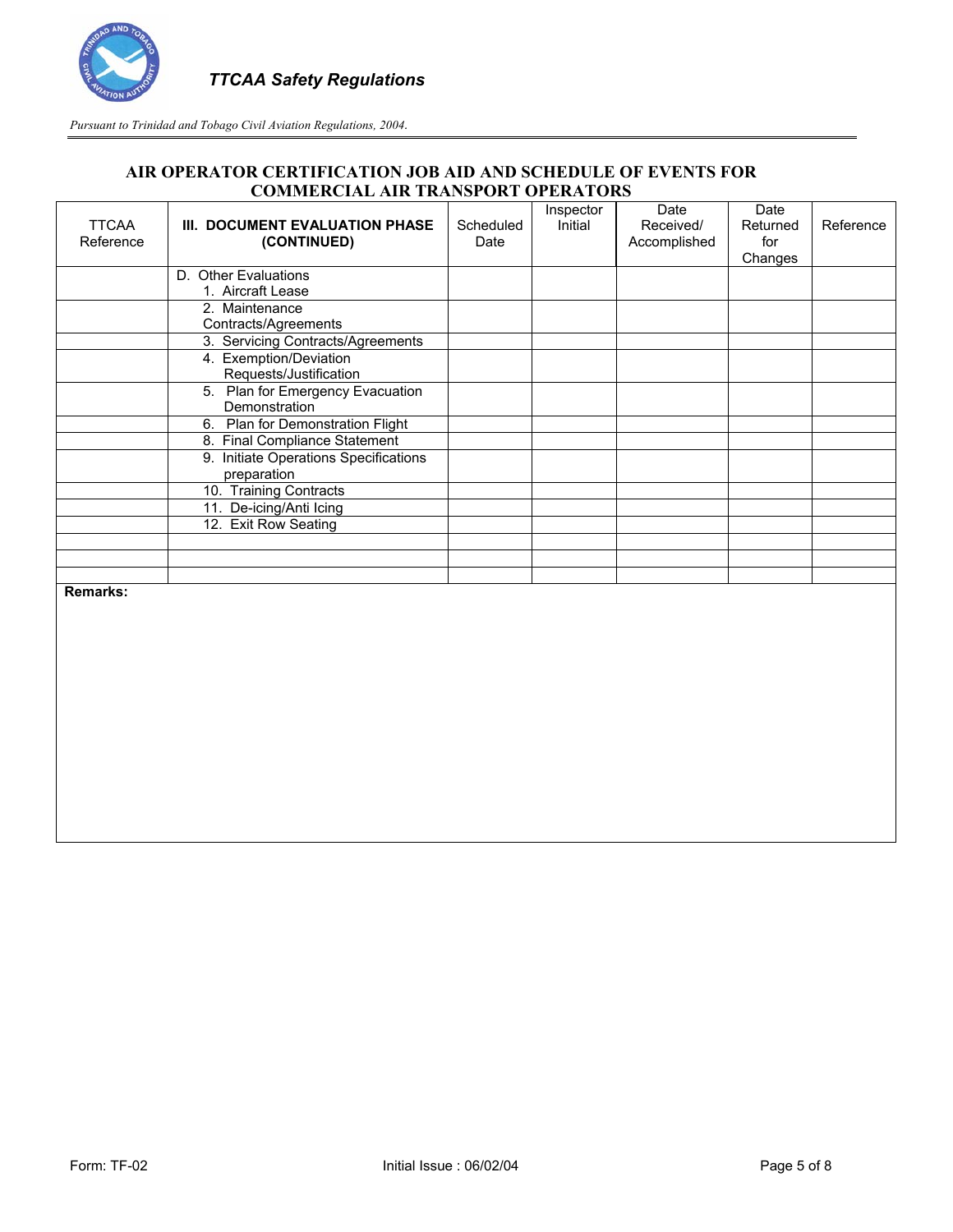

| <b>TTCAA</b><br>Reference | IV. DEMONSTRATION & INSPECTION<br><b>PHASE</b>           | Scheduled<br>Date | Inspector<br>Initial | Date<br>Received/<br>Accomplished | Date<br>Returned<br>for<br>Changes | Reference |
|---------------------------|----------------------------------------------------------|-------------------|----------------------|-----------------------------------|------------------------------------|-----------|
|                           | A. Evaluate Operator Conducting                          |                   |                      |                                   |                                    |           |
|                           | Training                                                 |                   |                      |                                   |                                    |           |
|                           | 1. Training Facilities                                   |                   |                      |                                   |                                    |           |
|                           | 2. Training Schedules:                                   |                   |                      |                                   |                                    |           |
|                           | 3. Flight Crewmember Training<br>Evaluation              |                   |                      |                                   |                                    |           |
|                           | a. Company Procedures<br>Indoctrination                  |                   |                      |                                   |                                    |           |
|                           | b. Emergency Equip. Drills<br>Training                   |                   |                      |                                   |                                    |           |
|                           | c. Ground Training                                       |                   |                      |                                   |                                    |           |
|                           | d. Flight Training                                       |                   |                      |                                   |                                    |           |
|                           | e. Differences Training                                  |                   |                      |                                   |                                    |           |
|                           | 4. Check Airmen/Instructor                               |                   |                      |                                   |                                    |           |
|                           | 5. Cabin Crew                                            |                   |                      |                                   |                                    |           |
|                           | a. Company Procedures<br>Indoctrination                  |                   |                      |                                   |                                    |           |
|                           | b. Emergency Equip. Drills<br>Training                   |                   |                      |                                   |                                    |           |
|                           | c. Ground Training                                       |                   |                      |                                   |                                    |           |
|                           | 6. Crew Resource Management                              |                   |                      |                                   |                                    |           |
|                           | 7. Flight Supervision and<br>Monitoring/Flight Following |                   |                      |                                   |                                    |           |
|                           | 8. Dangerous Goods Training                              |                   |                      |                                   |                                    |           |
|                           | a. Crewmembers                                           |                   |                      |                                   |                                    |           |
|                           | b. Ground personnel                                      |                   |                      |                                   |                                    |           |
|                           | 9. Security Training                                     |                   |                      |                                   |                                    |           |
|                           | 10. Maintenance Training                                 |                   |                      |                                   |                                    |           |
|                           | a. Director of Maintenance                               |                   |                      |                                   |                                    |           |
|                           | b. Quality Manager                                       |                   |                      |                                   |                                    |           |
|                           | c. Quality system Personnel                              |                   |                      |                                   |                                    |           |
|                           |                                                          |                   |                      |                                   |                                    |           |
|                           |                                                          |                   |                      |                                   |                                    |           |
|                           |                                                          |                   |                      |                                   |                                    |           |
| Remarks:                  |                                                          |                   |                      |                                   |                                    |           |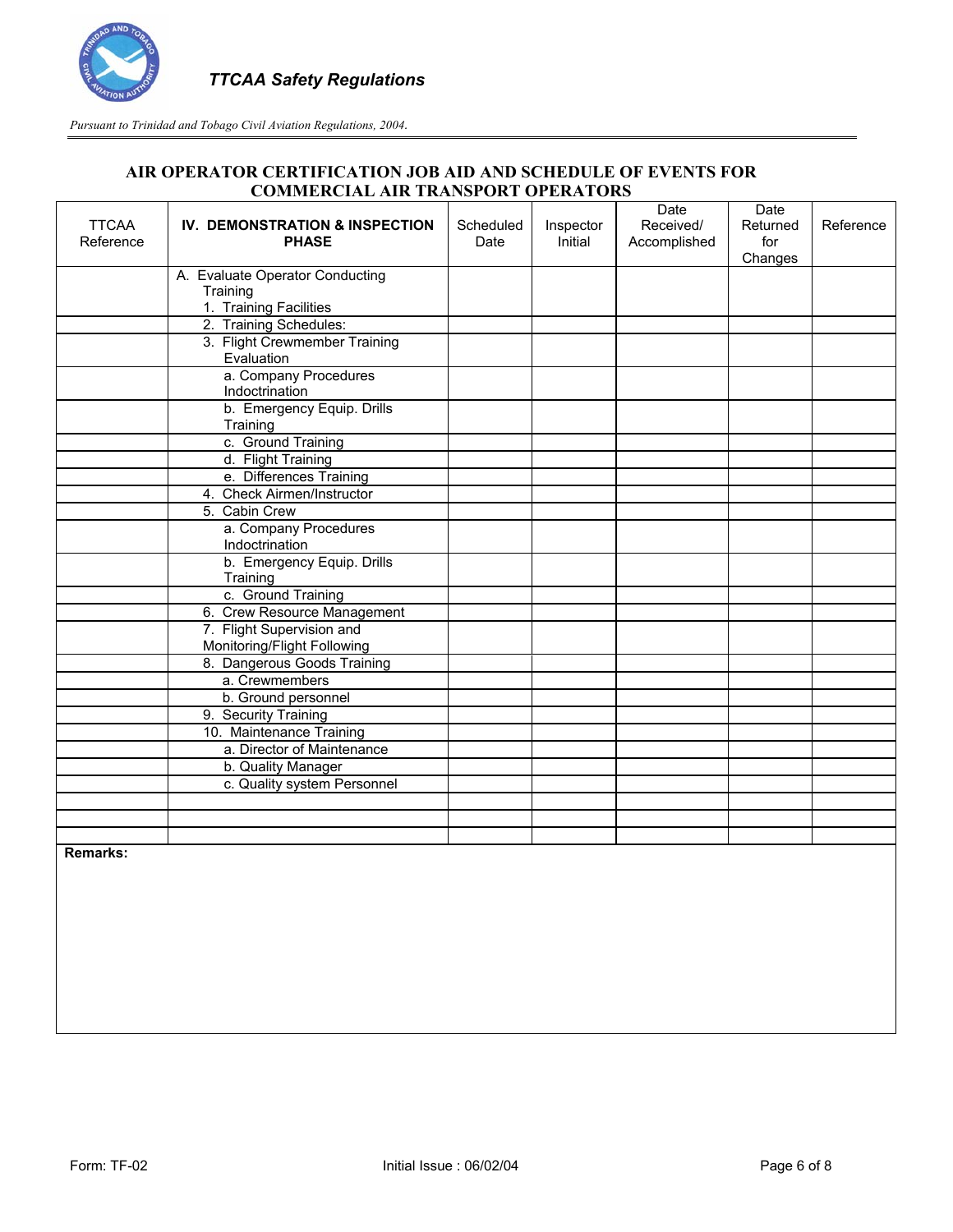

| <b>TTCAA</b><br>Reference | <b>IV. DEMONSTRATION &amp; INSPECTION</b><br><b>PHASE (CONTINUED)</b> | Scheduled<br>Date | Inspector<br>Initial | Date<br>Received/<br>Accomplished | Date<br>Returned<br>for<br>Changes | Reference |
|---------------------------|-----------------------------------------------------------------------|-------------------|----------------------|-----------------------------------|------------------------------------|-----------|
|                           | <b>B. Testing/Certification</b>                                       |                   |                      |                                   |                                    |           |
|                           | 1. Pilots                                                             |                   |                      |                                   |                                    |           |
|                           | 2. Flight Engineers                                                   |                   |                      |                                   |                                    |           |
|                           | 3. Flt/Ops/Officers                                                   |                   |                      |                                   |                                    |           |
|                           | 4. Cabin Attendants                                                   |                   |                      |                                   |                                    |           |
|                           |                                                                       |                   |                      |                                   |                                    |           |
|                           | C. Aircraft Conformity Inspection                                     |                   |                      |                                   |                                    |           |
|                           | D. Main Operations Base                                               |                   |                      |                                   |                                    |           |
|                           | E. Main Maintenance Base                                              |                   |                      |                                   |                                    |           |
|                           | F. Station/Facilities (Operations)                                    |                   |                      |                                   |                                    |           |
|                           | G. Station/Facilities (Maintenance)                                   |                   |                      |                                   |                                    |           |
|                           | H. Flight Supervision and                                             |                   |                      |                                   |                                    |           |
|                           | Monitoring/Flight Following                                           |                   |                      |                                   |                                    |           |
|                           | Recordkeeping Locations                                               |                   |                      |                                   |                                    |           |
|                           | 1. Crewmember                                                         |                   |                      |                                   |                                    |           |
|                           | a. Training                                                           |                   |                      |                                   |                                    |           |
|                           | b. Flight & rest Times                                                |                   |                      |                                   |                                    |           |
|                           | c. Qualification                                                      |                   |                      |                                   |                                    |           |
|                           | 2. Maintenance                                                        |                   |                      |                                   |                                    |           |
|                           | a. Aircraft Records                                                   |                   |                      |                                   |                                    |           |
|                           | b. Maintenance Personnel Training                                     |                   |                      |                                   |                                    |           |
|                           | Director of Maintenance                                               |                   |                      |                                   |                                    |           |
|                           | ii Quality Manager and staff                                          |                   |                      |                                   |                                    |           |
|                           | iii Contract Employees                                                |                   |                      |                                   |                                    |           |
|                           | J. Flight/Trip Records                                                |                   |                      |                                   |                                    |           |
|                           | K. Emergency Evacuation Demonstration                                 |                   |                      |                                   |                                    |           |
|                           | L. Ditching Demonstration                                             |                   |                      |                                   |                                    |           |
|                           | M. Demonstration Flight Evaluation                                    |                   |                      |                                   |                                    |           |
|                           | N. Proof of [State] Economic Authority                                |                   |                      |                                   |                                    |           |
|                           |                                                                       |                   |                      |                                   |                                    |           |
|                           |                                                                       |                   |                      |                                   |                                    |           |
| <b>Remarks:</b>           |                                                                       |                   |                      |                                   |                                    |           |